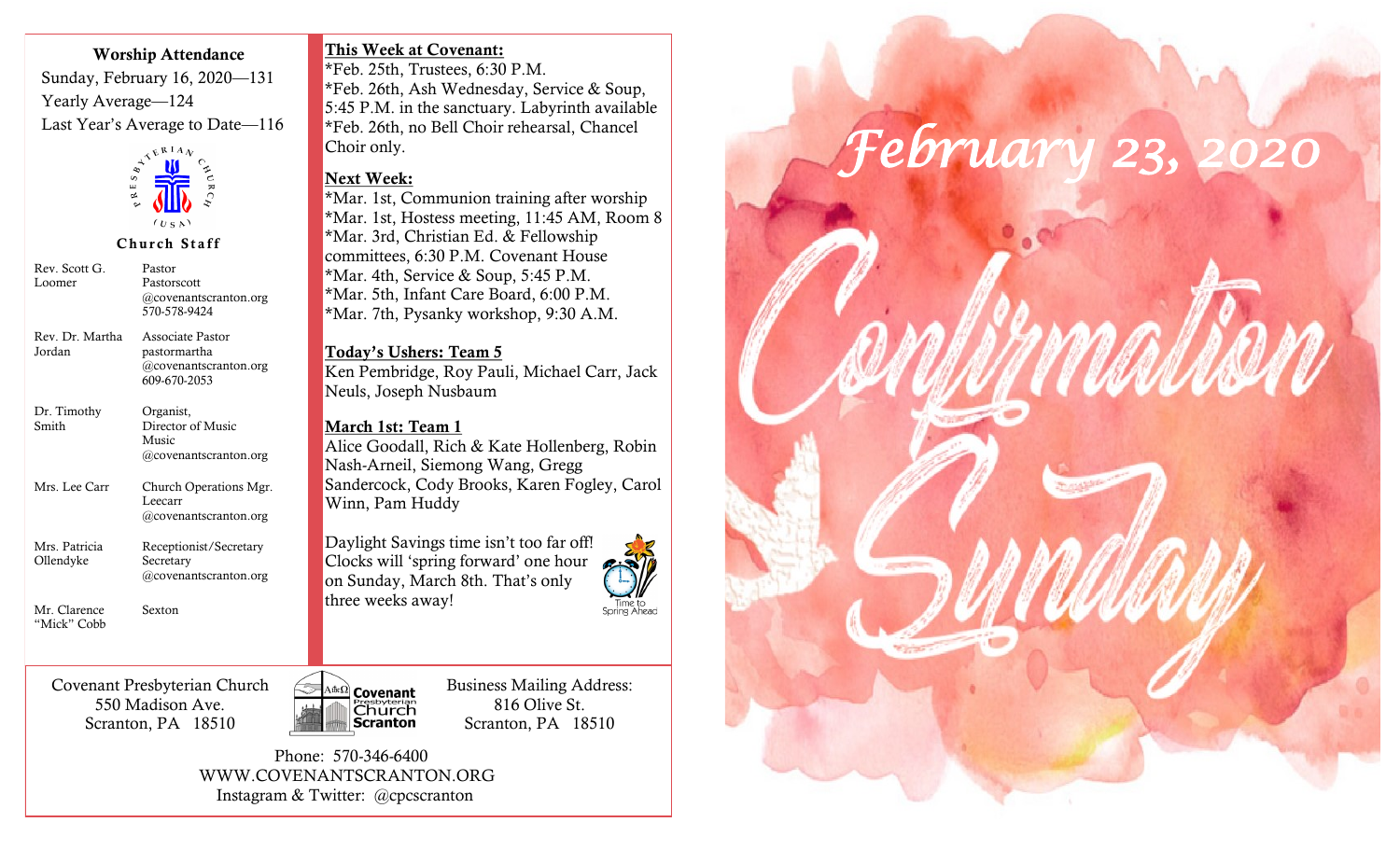#### COVENANT PRESBYTERIAN CHURCH SCRANTON, PENNSYLVANIA

Transfiguration of the Lord February 23, 2020

#### *Children are invited to remain throughout the service of worship. However, nursery & childcare are available, please ask an usher.*

As you arrive in worship and find a place in a pew, please use the following prayer to center your thoughts and spirit. As the Prelude begins, quiet your voice and soul. With music and prayer let us move from 'getting to church' to 'being the church'

as we worship together*.*

*When every day seems the same, with no one listening to our dreams, our hopes, our fears, and worries, you pause, O God, turning your head so you can read our lips. When every road seems the same, filled with despair's potholes, you come alongside us, Holy God, pointing out that side road that will take us closer to You. You gather us into this place and invite us to be present. Grant in this time and place that I may find the strength in prayer and community to grow in Your presence. I am your servant ready and willing. Amen.*

## GATHER IN GOD'S NAME

Prelude Toccata in a minor *Mary G. McCreary* Chancel Handbell Choir

Call to Worship

Leader: As we offer a welcome to stranger and friend, as we are embraced in their kindness;

People: we choose to be people of life and blessing.

Leader: As we serve others in God's name, as we receive blessings from those we do not know;

## People: we choose to walk in God's way.

Leader: As we forgive those who have hurt us, as we reach out to those we have harmed; People: we choose to be reconciled to our sisters and brothers.

## Prayer of Invocation

\*Hymn No. 455 All Creatures of Our God and King *Lasst Uns Erfreuen* Verses 1, 2, 5 & 6

Call to Confession

Covenant Community Connections Events for the community offered free of charge, sponsored in part by the Women's Circle at Covenant Church

## March 24th

5:30—8:00 PM Understanding Medicare Enjoy a light supper and hear an informative presentation by APPRISE. Reservations required for this event, please call the church office.

> All are welcome—and most importantly—Invite a Friend!

> > $\sim$   $\sim$   $\sim$   $\sim$

## Lent Workshop

Join us after worship in the Sawtelle Auditorium on Sunday, March 15th, in the Sawtelle Auditorium. We will have craft projects for children and adults. There also will be a light lunch for all. To help us prepare, please sign up in advance. We are also looking for donations of jelly jars for a craft that Jean Stubbs will be leading.

Breakfast with the Easter Bunny Saturday, March 28, 2020 9:00 A.M.—11:00 A.M. Join us for a fun-filled morning of pancakes, children's activities and more! Be sure to bring your camera for your child's picture with the Easter Bunny! Tickets will be available soon. Ticket Donation: \$8/adult \$5/child *All proceeds benefit The Infant Care Program!*

Quiet your Mind, Restore your Spirit

Covenant Presbyterian Church invites you to walk with us on a Lenten Journey. The Labyrinth will be available in the Sawtelle Auditorium every Wednesday from February 26th, Ash Wednesday, through April 8th. 1—4:00 P.M. and 5:30—8:30 P.M.

Guest musicians and candlelight will create a serene setting on two special evenings from 7:00-8:30 P.M. March 4th--Jay Steveskey, guitar April 1st--Andrea Wittchen, harp All are welcome to walk, meditate or just sit and listen to beautiful music.

## Wednesday Lent Services

Covenant's Wednesday Lent services begin on Ash Wednesday, February 26, 2020, at 5:45 P.M. in the sanctuary (subsequent services to be held in the Schautz Memorial Chapel). We will celebrate the sacrament of Holy Communion and the imposition of ashes. A soup supper will follow each service in the Covenant room.

- 2/26 Chancel Choir
- 3/4 Jay Steveskey, guitar
- 3/11 Mark Woodyatt, violin
- 3/18 Tom Heinze, oboe
- 3/25 Ed Wargo, flute
- 4/1 Andrea Wittchen, harp
- 4/9 Maundy Thursday, Chancel Choir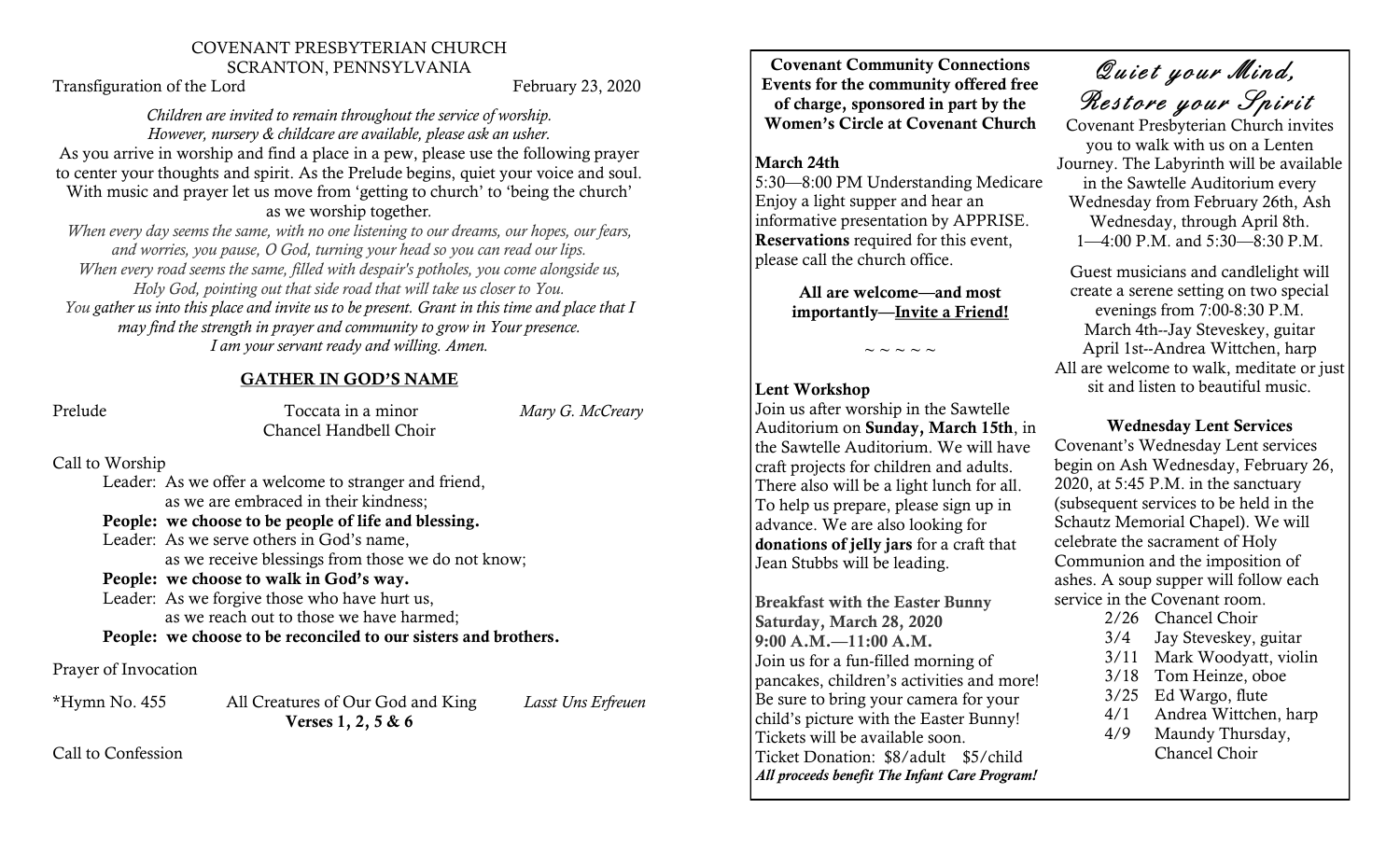#### Covenant Women's 6th Annual Spring Tea! "From Sea to Shining Sea" Our Fifty States Friday, April 24, 2020, 6:30 P.M. Sawtelle Auditorium

#### Hostesses are needed!

Pick a state and show us your "creativity." States already chosen include: Hawaii, Louisiana, New York, Florida, Alaska, South Dakota, Georgia, California, Ohio, and Pennsylvania. A meeting for all hostesses will be held after worship on March 1, 2020, in Room 8. Any questions, please contact: Co-Chairpersons Sara Wintermute 570-561-3478 or Norma Ciero 570 881-4459

## Covenant Women's Circle Take-Out Chicken Dinner

Sunday, March 8, 2020 to support the activities of the circle such as Labor of Love, Yoga, and many more to come! Tickets are available from circle participants. \$12.00 adults, \$5.00 children

## Covenant Women's Association

Pledge cards have been mailed to all women—please prayerfully consider pledging to Covenant Women. All pledges (however big or small) assist us in upholding our mission contributions as well as fund our yearly activities.

# HAVE A HEART

February and March are Covenant's months to help supply the Safety Net pantry with non-perishable foods. Bags and a list can be found at the entrances to the sanctuary. Any help you can give to Safety Net can help people in need and is greatly appreciated!

Suggested items: Canned meats (chicken, spam), tuna, Chef Boyardee, canned stews, canned potatoes, Ramen, Canned fruit, applesauce, packaged potatoes or rice.

## Nursery Workers Needed

Covenant Church is searching for Child Care workers for our Sunday

Nursery. This is a paid position and interested persons must have all child care clearances performed. You can work one Sunday a month or more, the choice is yours. Please contact the church office with questions or speak with Kim Hoehle.

Prayer of Confession

God of our lives, it is true we break your commandments. Much worse, we break your heart when we point the finger at those who are different from us; when we gossip about our friends and neighbors; when we think everything is all about us.

Forgive us, Loving God, we pray. We long to know your ways, so open our ears to hear those words we always ignore. We search for you each day, so open our eyes to your wonders so we may see them anew. We would believe in your promises, so fill our hearts with the presence of Jesus Christ, our Lord, and Savior. Hear us as we silently confess our sinfulness . . .

*Silent Confession . . . Amen.*

Response No. 572 "Lord, Have Mercy Upon Us" *Kyrie* Lord, have mercy upon us. Christ, have mercy upon us. Lord, have mercy upon us.

Assurance of Pardon and Grace

Leader: Christ came so we might be healed by God's tender touch. Christ came so we might be reconciled to one another. People: Thanks be to God! As risky, and as hard as it may be, we will choose to be God's people. Amen.

\*Response of Praise *Gloria Patri*

Glory be to the Father, and to the Son, and to the Holy Ghost; As it was in the beginning, is now, and ever shall be, World without end. Amen, Amen.

Welcome, Joys & Concerns

# GOD'S WORD PROCLAIMED

Prayer for Illumination

Epistle Lesson 2 Peter 1: 16-21 *NRSV* For we did not follow cleverly devised myths when we made known to you the power and coming of our Lord Jesus Christ, but we had been eyewitnesses of his majesty. For he received honor and glory from God the Father when that voice was conveyed to him by the Majestic Glory, saying, "This is my Son, my Beloved, with whom I am well pleased." We ourselves heard this voice come from heaven, while we were with him on the holy mountain.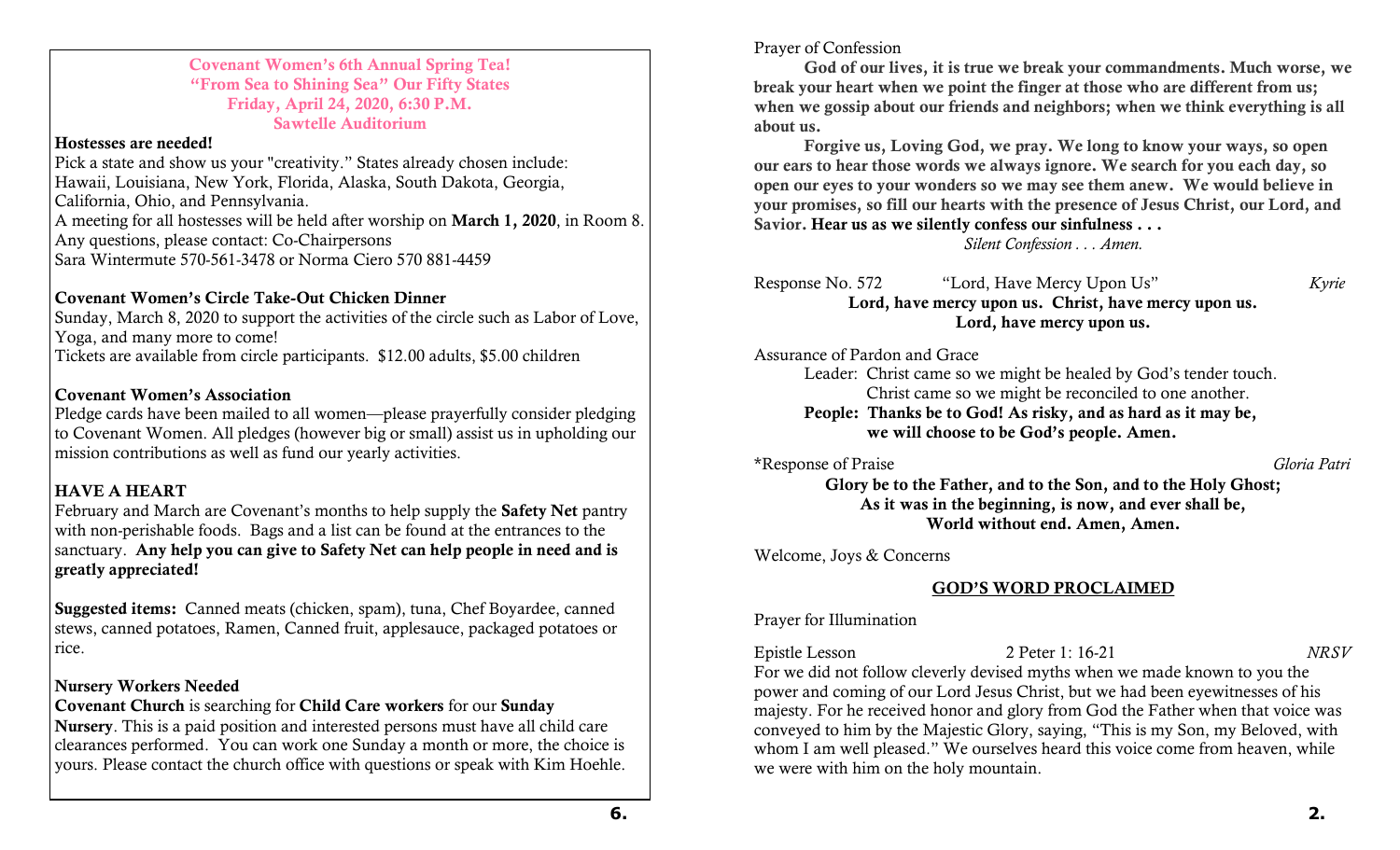So we have the prophetic message more fully confirmed. You will do well to be attentive to this as to a lamp shining in a dark place, until the day dawns and the morning star rises in your hearts. First of all you must understand this, that no prophecy of scripture is a matter of one's own interpretation, because no prophecy ever came by human will, but men and women moved by the Holy Spirit spoke from God.

| Anthem | God of Grace and God of Glory | Paul Manz                 |
|--------|-------------------------------|---------------------------|
|        |                               | arr. Martha Lynn Thompson |

Chancel Handell Choir

Psalter Lesson Psalm 99 *NRSV*

The Lord is king; let the peoples tremble! He sits enthroned upon the cherubim; let the earth quake!

The Lord is great in Zion; he is exalted over all the peoples.

Let them praise your great and awesome name. Holy is he!

Mighty King, lover of justice, you have established equity; you have executed justice and righteousness in Jacob.

Extol the Lord our God; worship at his footstool. Holy is he!

Moses and Aaron were among his priests, Samuel also was among those who called on his name. They cried to the Lord, and he answered them.

He spoke to them in the pillar of cloud; they kept his decrees, and the statutes that he gave them.

O Lord our God, you answered them; you were a forgiving God to them, but an avenger of their wrongdoings.

Extol the Lord our God, and worship at his holy mountain; for the Lord our God is holy.

# CONFIRMATION & THE SACRAMENT OF HOLY BAPTISM

Words of Introduction

Jason Mark Alexander, Jr. David Douglas Arneil, Jr. Seth Julian Miller **Everly Skye Prostka** 

Presentation for Baptism *Elder Lori Chaffers*

*David Douglas Arneil, Jr. son of Robin and David Arneil*

Declaration and Blessing of the Waters

# *GOOD MORNING!*

We're glad you have joined us for worship this Sunday! If you are a visitor or guest, let us know of your presence by filling out one of the Welcome envelopes located in each pew to receive The Covenanter, (newsletter) filled with the church's activities. Large print bulletins and hymnals are available—please ask an usher. Childcare is available during worship. Godly Play meets on the to Covenant Churc 3rd floor after the Children's Sermon (during worship) for children age 4 through 3rd grade.

Children's Worship Bags are located in the basket in front of the sanctuary. Please return bags to the basket after worship.

There will be a Fellowship Hour following worship today in the Sawtelle Auditorium (1st floor), in honor of Rev. Dr. Martha Jordan and our Confirmands, hosted by members of the Personnel and Christian Education committees.

The Chancel flowers are given to the glory of God and in loving memory of Mr. & Mrs. William C. Carter Mr. & Mrs. Harold Doud Mr. William R. Carter Mrs. Kathleen A. Doud Mr. Robert L. & Mrs. Martha A. Carter By David Doud, Rick & Angela Doud and Ken & Leslie Maas

## Participating in Worship Today

Rev. Scott G. Loomer, Pastor Rev. Dr. Martha Jordan, Associate Pastor Dr. Tim Smith, Organist/Director of Music Mrs. Linda Frangos, Liturgist

On Sunday, March 1st, Pastor Scott would be happy to meet with anyone interested in Communion "training." Simply put, we don't always know exactly what to do or where to go when serving communion. Join Pastor Scott at the communion table after worship for a brief time of training and explanation as to the duties of being a communion server.

*Church Wifi: Network name and password are the same: cpcguest.*